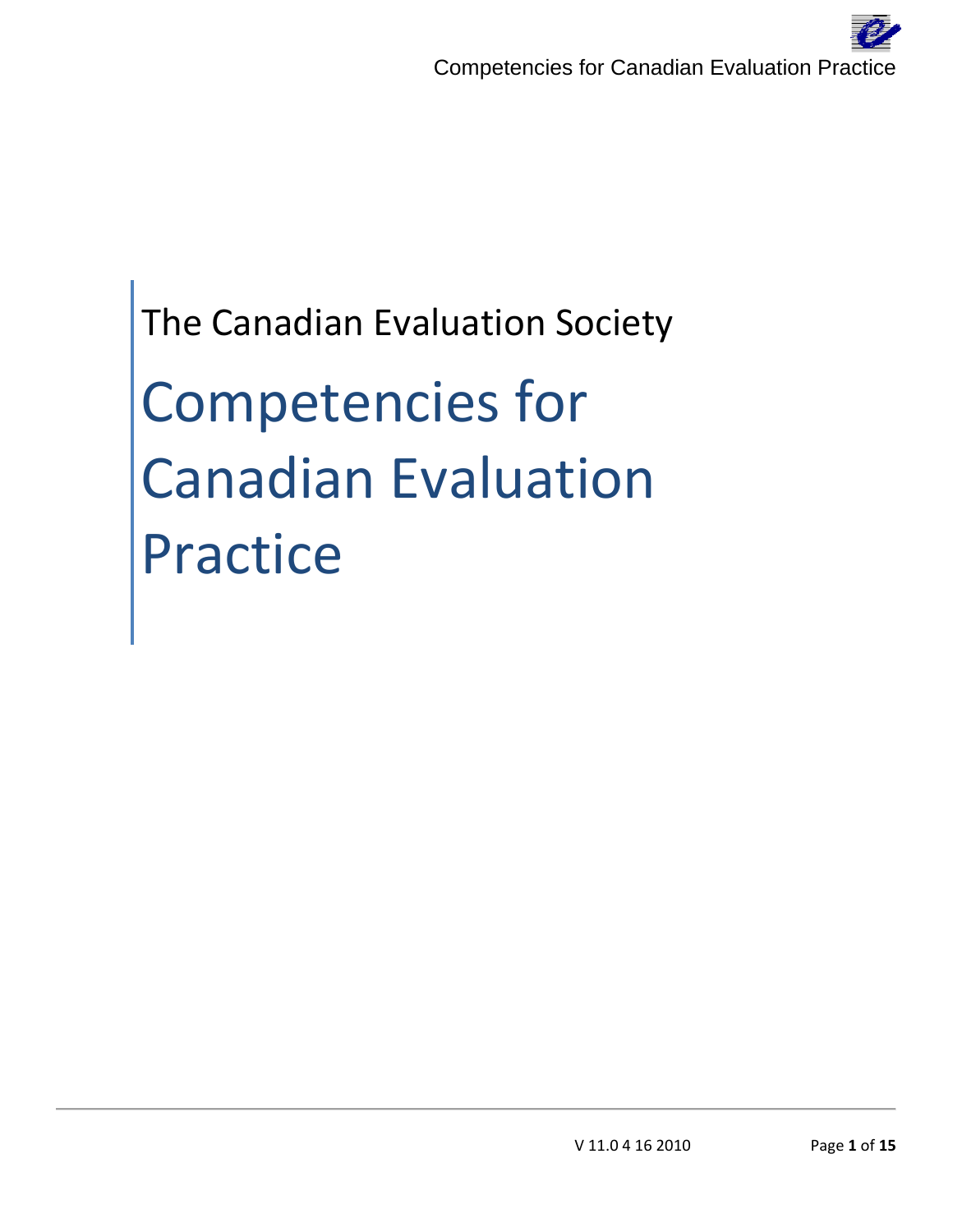#### **Introduction**

This document provides a suite of competencies for evaluation work in Canada. Competencies are defined as "*the background, knowledge, skills, and dispositions program evaluators need to achieve standards that constitute sound evaluations.*" 1 These were developed through research, member consultation and expert validation processes conducted in 2008 and 2009.

While the Competencies for Canadian Evaluation practice were developed as part of the Credentialing Program of the Canadian Evaluation Society (CES), they provide a much broader foundation for the evaluation community. They can be used as a foundation for:

- developing training programs and deciding what skills and knowledge to incorporate in a learning event;
- self assessment by Evaluators to decide what professional development they want to pursue;
- designing jobs, writing job descriptions when deciding to employ evaluation expertise;
- developing RFPs, SoWs or ToRs when contracting for evaluation services;
- And supporting decisions made in the Credentialing Program.

The skills and knowledge in any profession or discipline grows and evolves over time. They are influenced by new research and changing environmental circumstances. Competencies are not static. There is a need to review and renew these definitional components of Canadian evaluation work on a systematic basis

#### **Competency Domains**

Domains are high level categories under which the competencies are organized. Five domains have been identified for evaluation work in Canada. They are:

**1.0 Reflective Practice** competencies focus on the fundamental norms and values underlying evaluation practice and awareness of one's evaluation expertise and needs for growth.

**2.0 Technical Practice** competencies focus on the specialized aspects of evaluation, such as design, data collection, analysis, interpretation and reporting.

**3.0 Situational Practice** competencies focus on the application of evaluative thinking in analyzing and attending to the unique interests, issues, and contextual circumstances in which evaluation skills are being applied.

**4.0 Management Practice** competencies focus on the process of managing a project/evaluation, such as budgeting, coordinating resources and supervising.

**5.0 Interpersonal Practice** competencies focus on people skills, such as communication, negotiation, conflict resolution, collaboration, and diversity.

1 Potential Competencies for Evaluators is adapted from Stevahn, L, King, J., Ghere, G., & Minnema, J.,(2005) *Establishing Essential Competencies for*  Program Evaluators, American Journal of Evaluation, Vol. 26 No. 1, March 2005 43-59 http://aje.sagepub.com/cgi/content/abstract/26/1/43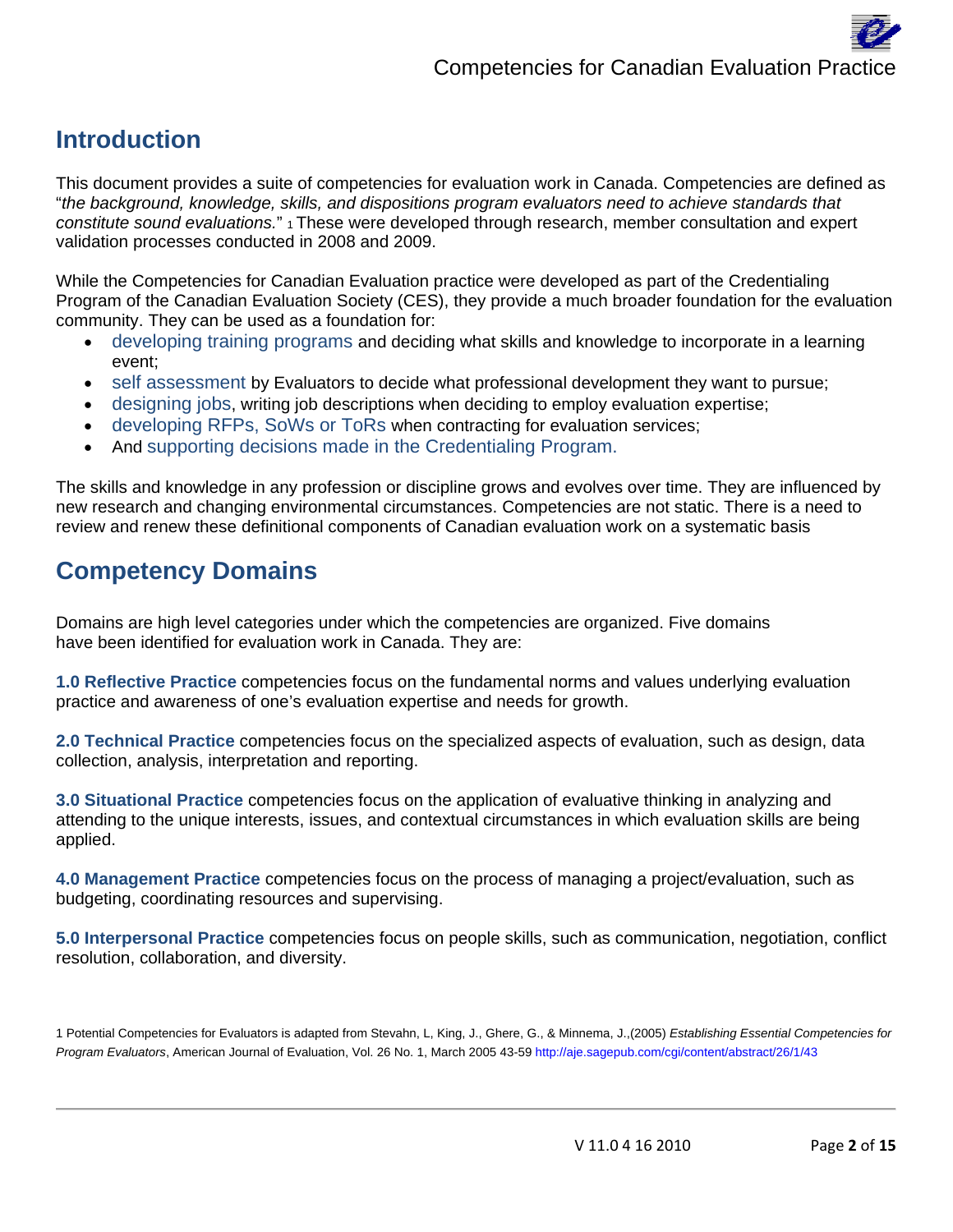#### **Competencies:**

The Competencies for Canadian Evaluation Practice are provided below: 5.

**1.0 Reflective Practice** competencies focus on the fundamental norms and values underlying evaluation practice and awareness of one's evaluation expertise and needs for growth.

1.1 Applies professional evaluation standards

1.2 Acts ethically and strives for integrity and honesty

1.3 Respects all stakeholders

1.4 Considers human rights and the public welfare in evaluation practice

1.5 Provides independent and impartial perspective

1.6 Aware of self as an evaluator (knowledge, skills, dispositions) and reflects on personal evaluation practice (competencies and areas for growth)

1.7 Pursues professional networks and self development to enhance evaluation practice

**2.0 Technical Practice** competencies focus on the specialized aspects of evaluation, such as design, data collection, analysis, interpretation, and reporting.

2.1 Understands the knowledge base of evaluation (theories, models, types, methods and tools)

2.2 Specifies program theory

2.3 Determines the purpose for the evaluation

2.4 Determines program evaluability

2.5 Frames evaluation questions

2.6 Develops evaluation designs

2.7 Defines evaluation methods (quantitative, qualitative or mixed)

2.8 Identifies data sources

2.9 Develops reliable and valid measures/tools

2.10 Collects data

2.11 Assesses validity of data

2.12 Assesses reliability of data

2.13 Assesses trustworthiness of data

2.14 Analyzes and interprets data

2.15 Draws conclusions and makes recommendations

2.16 Reports evaluation findings and results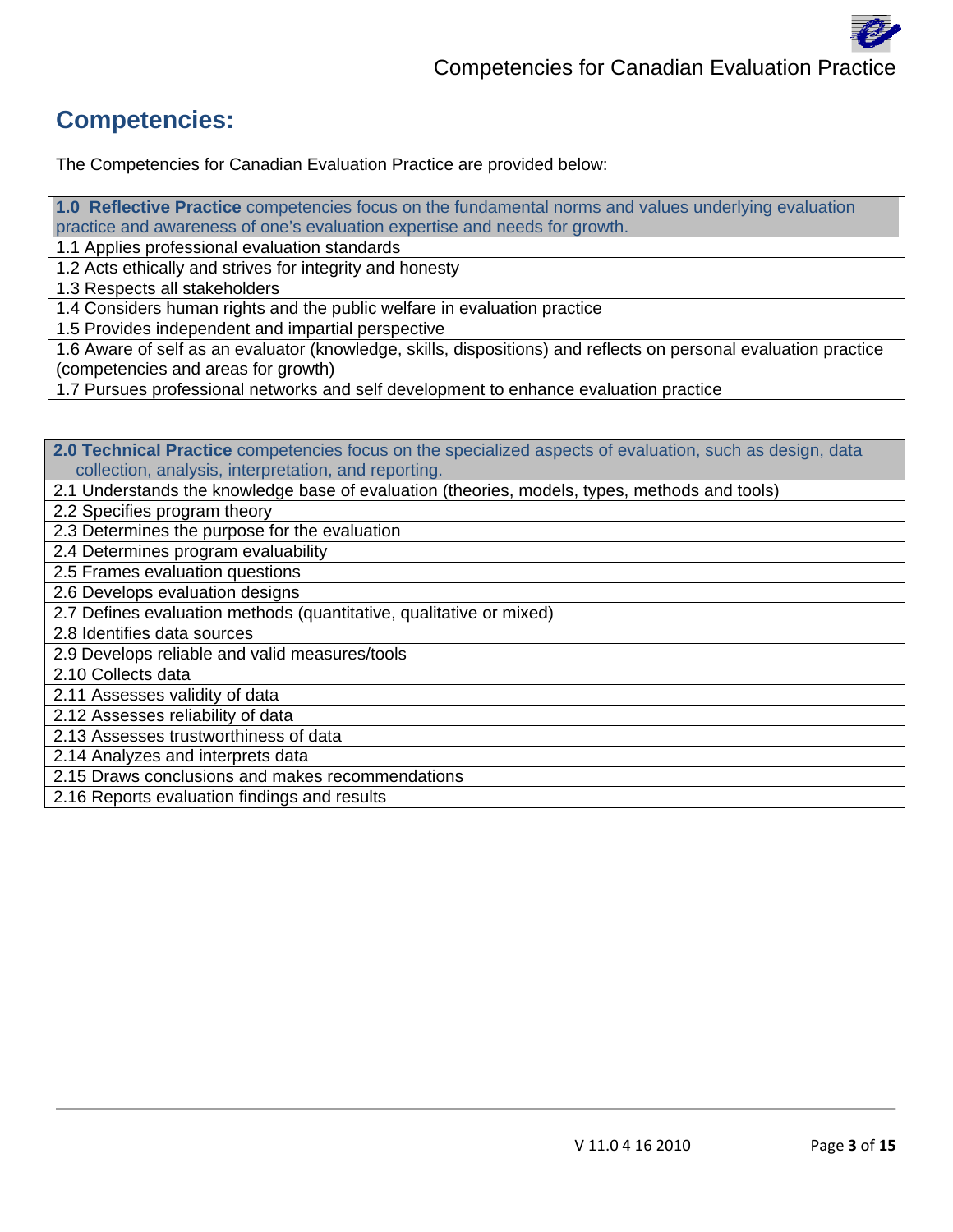

**3.0 Situational Practice** competencies focus on the application of evaluative thinking in analyzing and attending to the unique interests, issues, and contextual circumstances in which evaluation skills are being applied.

3.1 Respects the uniqueness of the site

3.2 Examines organizational, political, community and social contexts

3.3 Identifies impacted stakeholders

3.4 Identifies the interests of all stakeholders

3.5 Serves the information needs of intended users

3.6 Attends to issues of evaluation use

3.7 Attends to issues of organizational and environmental change

3.8 Applies evaluation competencies to organization and program measurement challenges

3.9 Shares evaluation expertise

**4.0 Management Practice** competencies focus on the process of managing a project / evaluation, such as budgeting, coordinating resources and supervising.

4.1 Defines work parameters, plans and agreements

4.2 Attends to issues of evaluation feasibility

4.3 Identifies required resources (human, financial and physical)

4.4 Monitors resources (human, financial and physical)

4.5 Coordinates and supervises others

4.6 Reports on progress and results

4.7 Identifies and mitigates problems / issues

**5.0 Interpersonal Practice** competencies focus on people skills, such as communication, negotiation, conflict resolution, collaboration, and diversity.

5.1 Uses written communication skills and technologies

5.2 Uses verbal communication skills

5.3 Uses listening skills

5.4 Uses negotiation skills

5.5 Uses conflict resolution skills

5.6 Uses facilitation skills (group work)

5.7 Uses interpersonal skills (individual and teams)

5.8 Uses collaboration / partnering skills

5.9 Attends to issues of diversity and culture

5.10 Demonstrates professional credibility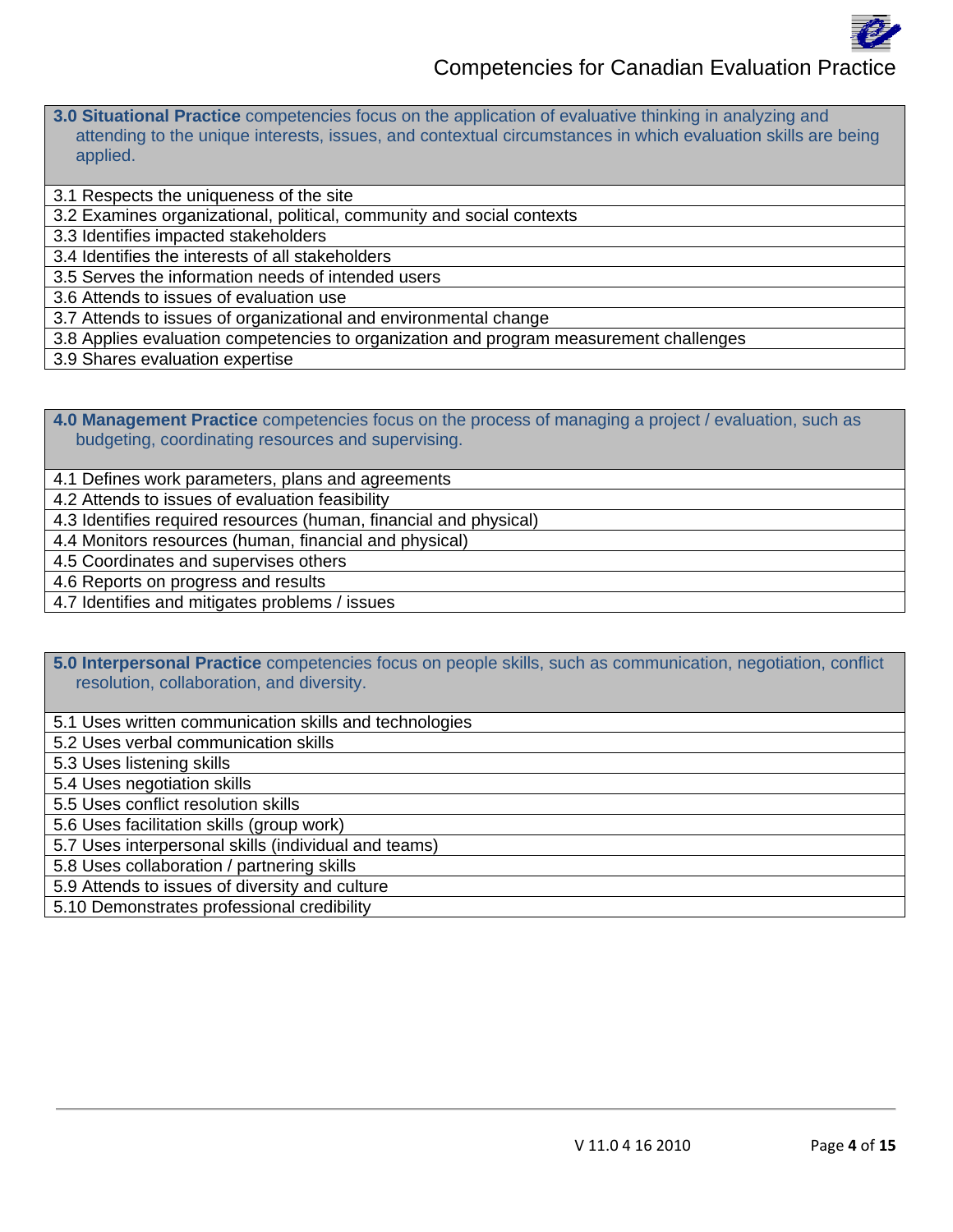The following elaborations of Evaluator competencies or DESCRIPTORS are designed to describe what is meant by and included in each of the competencies. In each case, they describe what background, knowledge, skill and disposition is demonstrated by the evaluator in conducting these actions.

| <b>1.0 Reflective Practice:</b>                  |                                                                                                        |
|--------------------------------------------------|--------------------------------------------------------------------------------------------------------|
|                                                  | Competencies focus on the fundamental norms and values underlying evaluation practice and awareness of |
| one's evaluation expertise and needs for growth. |                                                                                                        |
| 1.1 Applies professional evaluation              | 1) Apply the Canadian/US Joint Committee Program Evaluation                                            |
| standards                                        | Standards http://www.wmich.edu/evalctr/jc/                                                             |
|                                                  | 2) Apply the five dimensions of the Standards; feasibility, propriety,                                 |
|                                                  | utility, accuracy and meta evaluation                                                                  |
|                                                  | 3) Recognize the Standards are illustrative and to be used with                                        |
|                                                  | discernment as required in diverse contexts and propriety                                              |
|                                                  | obligations.                                                                                           |
| 1.2 Acts ethically and strives for               | Understand and adhere to Canadian Evaluation Society Guidelines                                        |
| integrity and honesty                            | for Ethical Conduct                                                                                    |
|                                                  | http://www.evaluationcanada.ca/site.cgi?s=5&ss=4&_lang=EN                                              |
| 1.3 Respects all stakeholders                    | 1) Acknowledge all input in an appropriate and timely manner                                           |
|                                                  | 2) Recognize own biases and strive to be equitable                                                     |
| 1.4 Considers human rights and the               | Address the Joint Committee Program Evaluation Propriety<br>1)                                         |
| public welfare in evaluation practice            | Standards, particularly P1 "Responsive and Inclusive                                                   |
|                                                  | Orientation."                                                                                          |
|                                                  | 2) Engage in open and participatory practices demonstrating that                                       |
|                                                  | public welfare was considered                                                                          |
|                                                  | 3) Contextualize evaluation work within human rights regimes and                                       |
|                                                  | rights-based approaches                                                                                |
|                                                  | 4) Consider roles and responsibilities of duty bearers and rights                                      |
|                                                  | holders                                                                                                |
|                                                  | Identify diverse public welfare contexts and outcomes, including<br>5)                                 |
|                                                  | gender equality, age, sexual orientation, ethnicity, language,                                         |
|                                                  | social class, disability, culture, religious beliefs and practices,                                    |
|                                                  | customs and cultural norms                                                                             |
|                                                  | 6) Consider the balance between social and individual welfare for                                      |
|                                                  | the good of society                                                                                    |
| 1.5 Provides independent and                     | 1) Able to speak truth to power while maintaining an objective frame                                   |
| impartial perspective                            | of mind.                                                                                               |
|                                                  | Committed to present evaluation results as objectively as<br>2)                                        |
|                                                  | possible.                                                                                              |
| 1.6 Aware of self as an evaluator                | 1) Accurately assess extent and type of knowledge required for a                                       |
| (knowledge, skills, dispositions) and            | particular evaluations                                                                                 |
| reflects on personal evaluation                  | Demonstrate professionalism and responsibility<br>2)                                                   |
| practice (competencies and areas for             | 3)<br>Recognize her/his competency limits and engage others if these                                   |
| growth)                                          | limits are exceeded                                                                                    |
|                                                  | Identify relevant areas for professional growth and improvement<br>4)                                  |
|                                                  | of skills.                                                                                             |
| 1.7 Pursues professional networks                | Be a member of an Evaluation professional organization<br>1)                                           |
| and self development to enhance                  | Be involved in the work of an Evaluation Society<br>2)                                                 |
| evaluation practice                              | Attend learning events (conference, courses, etc) related to<br>3)                                     |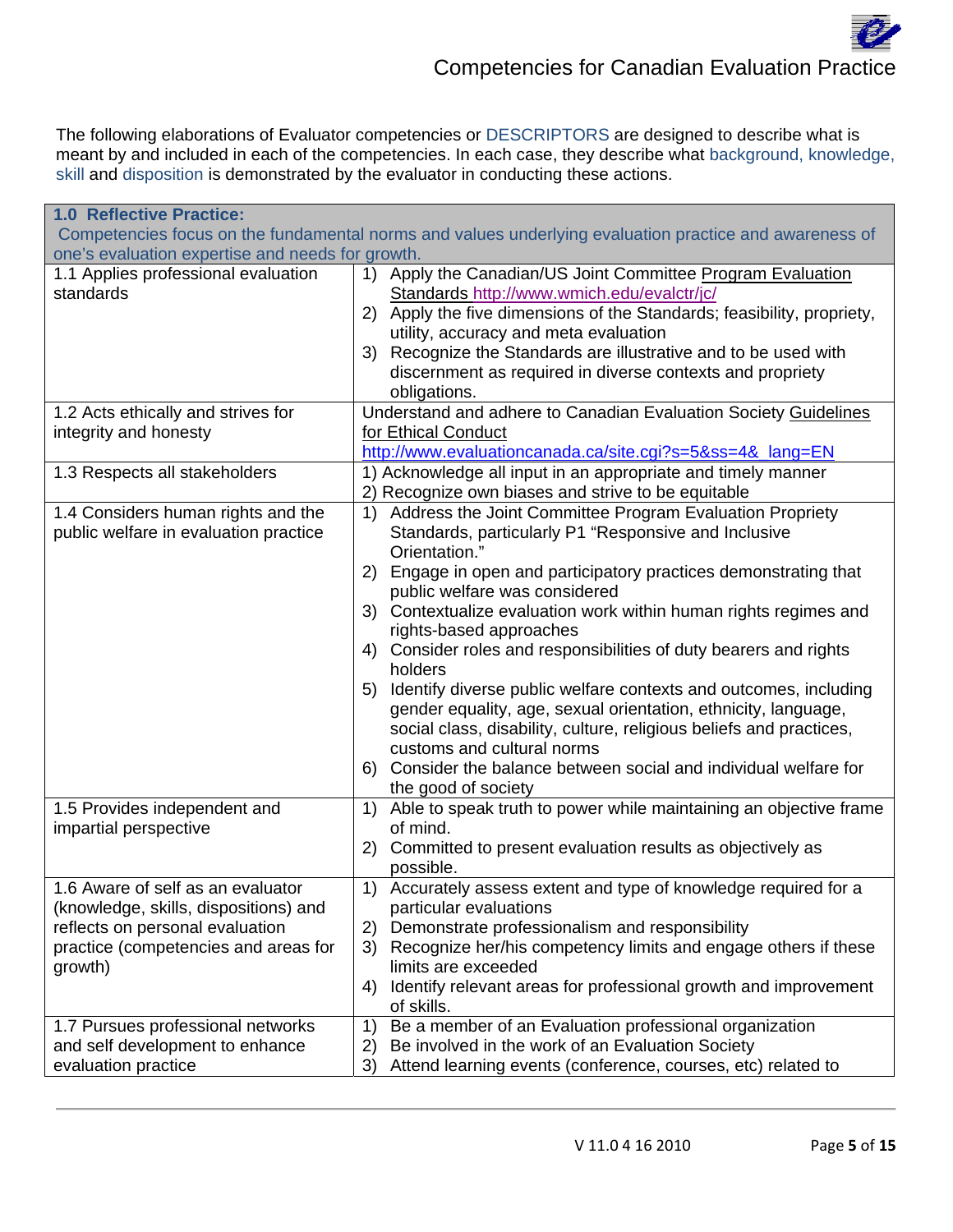

#### **1.0 Reflective Practice:**

 Competencies focus on the fundamental norms and values underlying evaluation practice and awareness of one's evaluation expertise and needs for growth.

- evaluation practice
- 4) Undertake experiential and on the job learning activities

|                                                      | 2.0 Technical Practice competencies focus on the specialized aspects of evaluation, such as design, data                                    |
|------------------------------------------------------|---------------------------------------------------------------------------------------------------------------------------------------------|
| collection, analysis, interpretation, and reporting. |                                                                                                                                             |
| 2.1 Understands the knowledge base                   | Understand the history and development of evaluation<br>1)                                                                                  |
| of evaluation (theories, models, types,              | Understand the parameters of social science research<br>2)                                                                                  |
| methods and tools)                                   | 3) Understand evaluation as a separate trans discipline involving                                                                           |
|                                                      | logic, design, policy studies, communication, statistics and others                                                                         |
|                                                      | Understand the terminology, anthology of evaluation<br>4)                                                                                   |
|                                                      | 5) Understand the aims, processes and results of evaluation                                                                                 |
|                                                      | 6) Understand a range of evaluation models, approaches and                                                                                  |
|                                                      | positions                                                                                                                                   |
|                                                      |                                                                                                                                             |
| 2.2 Specifies program theory                         | 1) Understand the component parts of a program theory of                                                                                    |
|                                                      | change/logic model and the linkages between component parts                                                                                 |
|                                                      | (e.g., inputs, activities, outputs; levels of outcomes)<br>2) Consult with the client and other relevant stakeholders to identify           |
|                                                      | the specific component parts for the program in question                                                                                    |
|                                                      | 3) Identify the connections between and within the component parts                                                                          |
|                                                      | (e.g., between activities and outcome, between activities,                                                                                  |
|                                                      | between outcomes)                                                                                                                           |
|                                                      | Identify logical and practical flow to the anticipated achievement<br>4)                                                                    |
|                                                      | of outcomes                                                                                                                                 |
|                                                      | Understand the program and the logic model in the context of the<br>5)                                                                      |
|                                                      | theoretical underpinnings of the service delivered where                                                                                    |
|                                                      | applicable (e.g., theories underpinning health promotion                                                                                    |
|                                                      | approaches, crisis intervention etc.)                                                                                                       |
|                                                      | 6) Understand, identify, and articulate the assumptions underlying                                                                          |
|                                                      | the program                                                                                                                                 |
|                                                      | 7) Draft a logic model                                                                                                                      |
|                                                      | 8) Provide a written commentary of the model which accounts for                                                                             |
|                                                      | assumptions, theoretical underpinnings, connections between                                                                                 |
|                                                      | component parts of the model                                                                                                                |
|                                                      | 9) Utilize logic models to facilitate evaluative thinking in programs<br>10) Understand and selects various forms of logic models and other |
|                                                      | similar tools (e.g., log frames, theory of change)                                                                                          |
|                                                      | 11) Evolve a logic model as a living document                                                                                               |
| 2.3 Determines the purpose for the                   | 1) Specify the evaluation questions                                                                                                         |
| evaluation                                           | 2) Verify the accuracy and the appropriateness of the questions                                                                             |
|                                                      | with stakeholders                                                                                                                           |
|                                                      | Clarify expectations and explore possible unintended answers<br>3)                                                                          |
|                                                      | Take into account values and assumptions underlying the<br>4)                                                                               |
|                                                      | purpose                                                                                                                                     |
|                                                      | 5) Monitor conditions that could modify the purpose on an ongoing                                                                           |
|                                                      | basis                                                                                                                                       |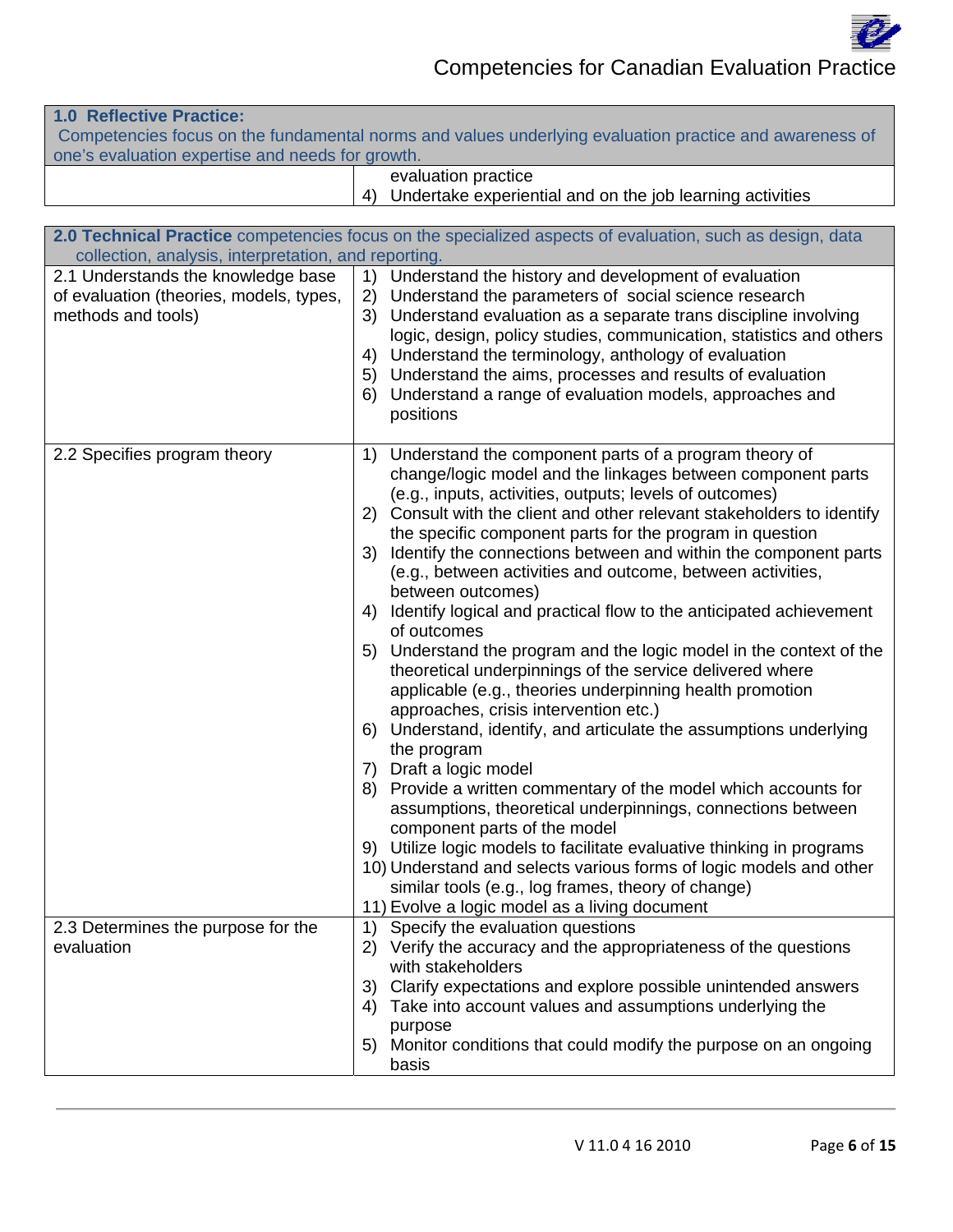

|                                                      | 2.0 Technical Practice competencies focus on the specialized aspects of evaluation, such as design, data                                                                                                                                                                                                                                                                                                                                                                                                                                                                                                                                                                                                                                                                                                                                                                                                                                                                                                                                                                                        |
|------------------------------------------------------|-------------------------------------------------------------------------------------------------------------------------------------------------------------------------------------------------------------------------------------------------------------------------------------------------------------------------------------------------------------------------------------------------------------------------------------------------------------------------------------------------------------------------------------------------------------------------------------------------------------------------------------------------------------------------------------------------------------------------------------------------------------------------------------------------------------------------------------------------------------------------------------------------------------------------------------------------------------------------------------------------------------------------------------------------------------------------------------------------|
| collection, analysis, interpretation, and reporting. |                                                                                                                                                                                                                                                                                                                                                                                                                                                                                                                                                                                                                                                                                                                                                                                                                                                                                                                                                                                                                                                                                                 |
|                                                      | 6) Negotiate changes as required, taking the needs of the<br>stakeholders into account                                                                                                                                                                                                                                                                                                                                                                                                                                                                                                                                                                                                                                                                                                                                                                                                                                                                                                                                                                                                          |
| 2.4 Determines program evaluability                  | 1) Work with stakeholders to clarify program theory, components,<br>goals and fit with the program mandate using the existing logic<br>model or creating a new one.<br>2) Assess the extent to which managers or stakeholders are likely<br>to use evaluation findings<br>3) Assess stage of planning cycle in order to determine type of<br>evaluation (process, outcome) that is best suited for the stage<br>4) Review sources of information (primary or secondary) available<br>and modify or develop new data collection processes if<br>necessary<br>5) Consider how far an evaluation is likely to lead to real<br>improvements in the program and whether this is commensurate<br>with the projected costs and efforts of conducting an evaluation<br>6) Provide feedback to stakeholders for program development that<br>may be required before an effective and useful evaluation can be<br>conducted                                                                                                                                                                                |
| 2.5 Frames evaluation questions                      | Understand the basic objectives and questions associated with<br>1)<br>various types of evaluation (e.g., process, outcome, cost-related)<br>2) Understand and analyze interdependencies between monitoring<br>and evaluation<br>3) Consult with clients and other stakeholders:<br>a. to develop an understanding of the evaluation needs of<br>the client and the uses that will be made of evaluation<br>results<br>b. identify questions/areas to be addressed<br>Review program documentation to identify relevant information<br>4)<br>regarding evaluation purposes, objectives, questions, design,<br>data collection approaches, data sources, formats for data<br>collection, data analysis, and reporting<br>5) Analyze materials collected to identify:<br>a. Purpose(s) of evaluation<br>b. Objective(s) of evaluation<br>c. Evaluation questions associated with each objective<br>6) Word evaluation purposes, objectives, and associated questions<br>in such a way that responses to the questions will ensure the<br>client's needs and uses for the results can be addressed |
| 2.6 Develops evaluation designs                      | Identify technically adequate designs, in the context of<br>1)<br>program/policy and strategic objectives, that address the<br>evaluation questions; and investigate and document their quality<br>Differentiate process and outcome questions and establish<br>2)<br>appropriate indicators<br>3) Establish evaluation feasibility and appropriateness through<br>stakeholder consultation and program documentation<br>Anticipate problems and limitations of the design<br>4)                                                                                                                                                                                                                                                                                                                                                                                                                                                                                                                                                                                                                |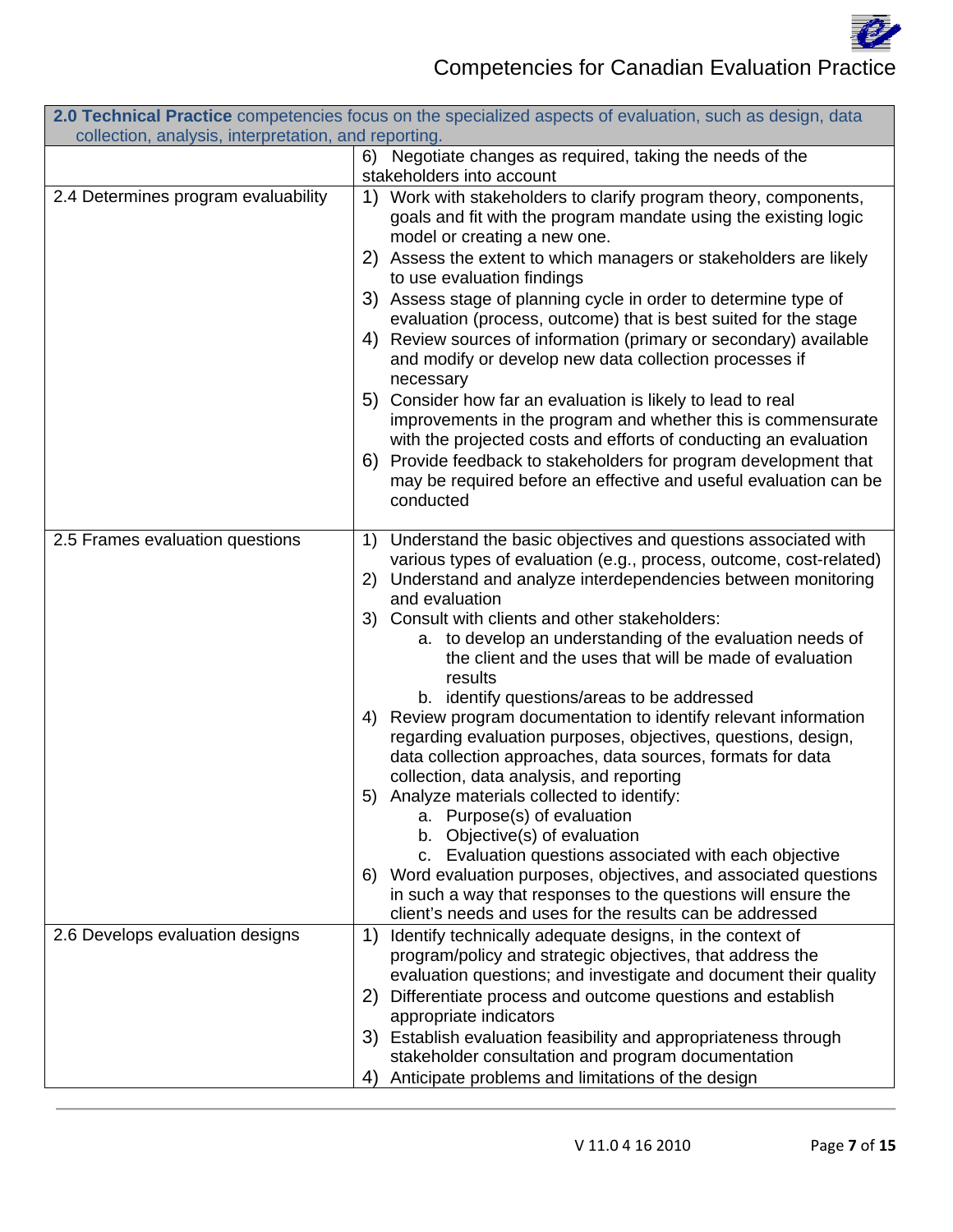

|                                                                        | 2.0 Technical Practice competencies focus on the specialized aspects of evaluation, such as design, data                                                                                                                                                                                                                                                                                                                                                                                                                                                                                                                                                                                                                                                                                                                                                                                                                                                         |
|------------------------------------------------------------------------|------------------------------------------------------------------------------------------------------------------------------------------------------------------------------------------------------------------------------------------------------------------------------------------------------------------------------------------------------------------------------------------------------------------------------------------------------------------------------------------------------------------------------------------------------------------------------------------------------------------------------------------------------------------------------------------------------------------------------------------------------------------------------------------------------------------------------------------------------------------------------------------------------------------------------------------------------------------|
| collection, analysis, interpretation, and reporting.                   |                                                                                                                                                                                                                                                                                                                                                                                                                                                                                                                                                                                                                                                                                                                                                                                                                                                                                                                                                                  |
|                                                                        | 5) Propose innovative ideas and new solutions to problems<br>6) Choose most effective and efficient design given the available<br>resources<br>7) Employ triangulation, where appropriate, by using one or more of<br>the following:<br>a. multiple methods, multiple researchers, multiple data<br>sources, multiple theories                                                                                                                                                                                                                                                                                                                                                                                                                                                                                                                                                                                                                                   |
| 2.7 Defines evaluation methods<br>(quantitative, qualitative or mixed) | 1) Identify combinations of methods best suited to answer the<br>research questions, choosing from a wide range of mixed (i.e.,<br>qualitative, quantitative, etc.) methods including:<br>Quantitative: Measurement of performance indicators,<br>surveys, quasi-experimental, etc<br>Qualitative: Interviews, focus groups, observations,<br>$\bullet$<br>participant observation, content analysis, etc.<br>2) Challenge conventional methodologies and develop sound<br>alternatives                                                                                                                                                                                                                                                                                                                                                                                                                                                                          |
| 2.8 Identifies data sources                                            | Identify multiple data sources<br>1)<br>Identify appropriate primary sources and relevant secondary<br>2)<br>sources<br>3) Consult with stakeholders to identify appropriate sources and<br>issues in accessing these sources, for example, interviewing the<br>target population, viewing internal documents, open-ended<br>questions in surveys, direct observations<br>4) Determine quality and availability of the data (pilot test some of<br>the data to anticipate cleaning issues, ensure availability, ensure<br>completeness of fields, etc.)<br>Anticipate and plan for probable data limitations (e.g.,<br>5)<br>incompatible data sets, messy construct definitions, etc.)<br>6) Identify or develop data dictionaries to operationally define<br>constructs and establish protocols for categorizing data<br>7) Identify assumptions underlying data (e.g., assuming data<br>entries were made using consistent, clear, and coherent<br>protocols) |
| 2.9 Develops reliable and valid<br>measures/tools                      | Employ sampling strategies appropriate to the research design,<br>1)<br>choosing from a wide range of strategies including:<br>Random systematic sampling, stratified sampling,<br>proportionate stratified sampling, disproportional<br>stratified<br>Purposeful sampling (including maximum variation,<br>homogenous, emergent, snowball, criterion based,<br>typical case, critical case, extreme case, theory<br>based, purposeful random, stratified purposeful)<br>2) Identify and/or develop effective data collection tools, such as:<br>questionnaires, interview guides, performance measures,<br>standardized tests, pre and post tests, that will address the issues                                                                                                                                                                                                                                                                                 |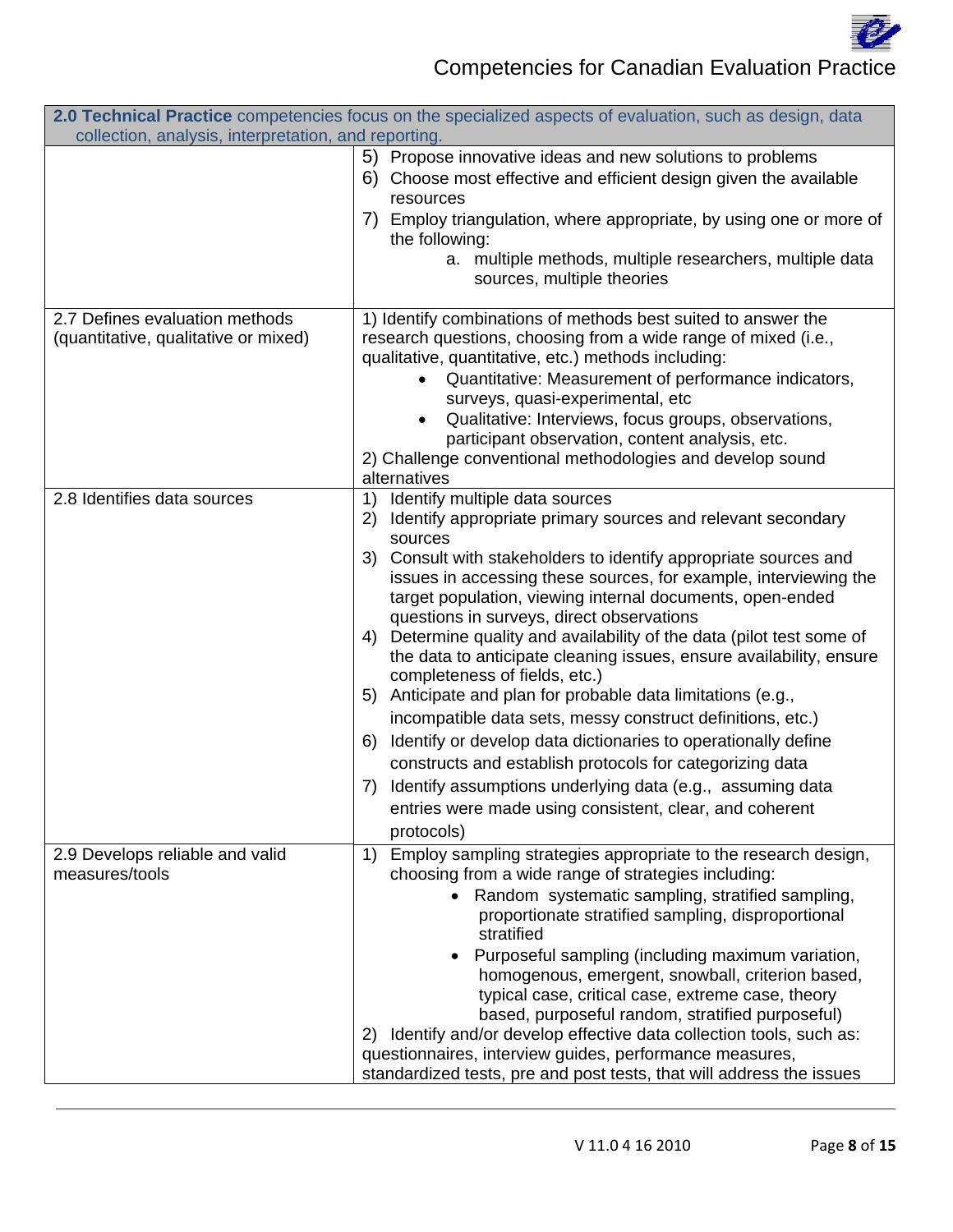

| 2.0 Technical Practice competencies focus on the specialized aspects of evaluation, such as design, data<br>collection, analysis, interpretation, and reporting. |                                                                                                                                                                                                                                                                                                                                                                                                                                                                                                                                                                                                                                                                                                                                                                                                                                                                                                                                                                                                                                                                                                                     |
|------------------------------------------------------------------------------------------------------------------------------------------------------------------|---------------------------------------------------------------------------------------------------------------------------------------------------------------------------------------------------------------------------------------------------------------------------------------------------------------------------------------------------------------------------------------------------------------------------------------------------------------------------------------------------------------------------------------------------------------------------------------------------------------------------------------------------------------------------------------------------------------------------------------------------------------------------------------------------------------------------------------------------------------------------------------------------------------------------------------------------------------------------------------------------------------------------------------------------------------------------------------------------------------------|
|                                                                                                                                                                  | identified in the design                                                                                                                                                                                                                                                                                                                                                                                                                                                                                                                                                                                                                                                                                                                                                                                                                                                                                                                                                                                                                                                                                            |
| 2.10 Collects data                                                                                                                                               | Collect information with a view to accuracy, neutrality, fairness,<br>1)<br>controlling bias and facilitating participation of respondents<br>2) Address quality control issues, for example, conducts observer<br>reliability checks, or takes steps regarding missing or incomplete<br>program records<br>3) Ensure adequate adherence to established data collection<br>protocols (e.g., audit interviews to ensure that interviewers have<br>been adequately trained in the required interview method)<br>Determine extent of adherence to data entry protocols (i.e., draw<br>4)<br>a sample of entries and check against protocols and raw data)<br>Negotiate access to data collection sites/populations<br>5)<br>Supervises data collection/ fieldwork<br>6)                                                                                                                                                                                                                                                                                                                                                |
| 2.11 Assesses validity of data                                                                                                                                   | 1) Ascertain whether or not all members of the sampling frame<br>population (people, files, documents, locations, etc.) had an<br>equal chance of being included in the sample, and, if there's a<br>comparison group, ascertain whether all members of the sample<br>had an equal chance of being allocated to the group receiving<br>the program intervention (the observation group) and the<br>comparison group<br>2) Where such chances are unequal, describe how unequal they<br>are, and assess how unrepresentative of the population this has<br>made the resulting sample or how different from each other this<br>has made the intervention group and the comparison group; and<br>make a judgment about how critical either of these factors will be<br>to the validity of the evaluation.<br>3) Identify and describe any biases in the data collection methods:<br>Sources to check for consistency and negative cases<br>Examine findings from various theoretical or stakeholder<br>perspectives.<br>Consider investigator effects such as predisposition,<br>insufficient training, changing views |
| 2.12<br>Assesses reliability of data<br>2.13 Assesses trustworthiness of<br>data                                                                                 | Ascertain the margin of error (confidence interval) and/or the P<br>1)<br>value of statistical calculations made with the data.<br>Confirm accuracy of data through member checking, for<br>1)<br>example, ask participants to review transcripts.                                                                                                                                                                                                                                                                                                                                                                                                                                                                                                                                                                                                                                                                                                                                                                                                                                                                  |
|                                                                                                                                                                  | Compare data collected by multiple methods and/or from multiple<br>2)<br>sources to check for consistency and negative cases<br>Consider investigator effects such as predisposition, insufficient<br>3)<br>training, changing views                                                                                                                                                                                                                                                                                                                                                                                                                                                                                                                                                                                                                                                                                                                                                                                                                                                                                |
| 2.14 Analyzes and interprets data                                                                                                                                | Assess the program's relevance to the funder, the program<br>1)<br>clients and other stakeholders                                                                                                                                                                                                                                                                                                                                                                                                                                                                                                                                                                                                                                                                                                                                                                                                                                                                                                                                                                                                                   |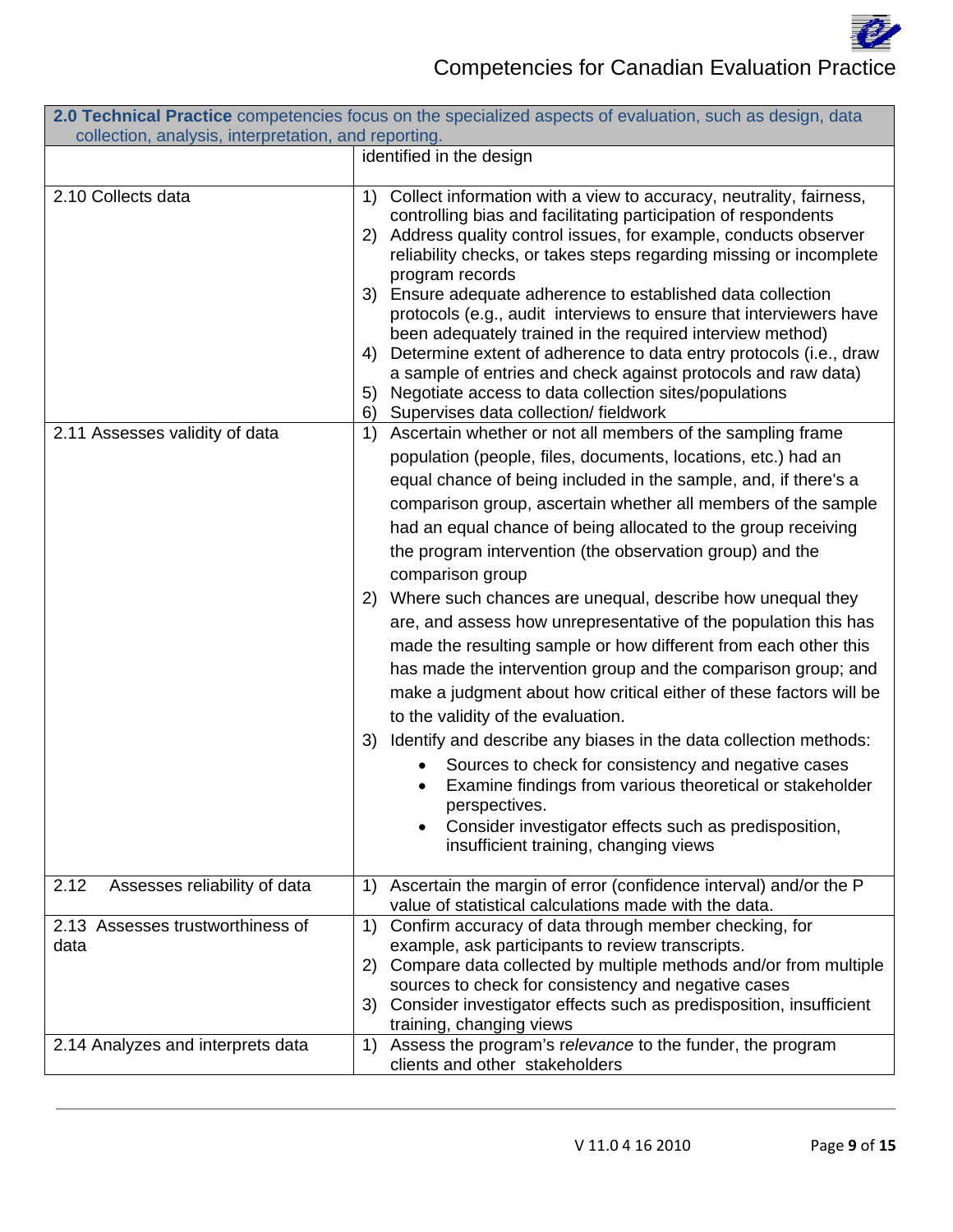

|                                                      | 2.0 Technical Practice competencies focus on the specialized aspects of evaluation, such as design, data                                                                                                                                                                                                                                                                                                                                                                                                                                                                                                                                                                                                                                                                                                                                                                                                                                                                                                                                                                                  |
|------------------------------------------------------|-------------------------------------------------------------------------------------------------------------------------------------------------------------------------------------------------------------------------------------------------------------------------------------------------------------------------------------------------------------------------------------------------------------------------------------------------------------------------------------------------------------------------------------------------------------------------------------------------------------------------------------------------------------------------------------------------------------------------------------------------------------------------------------------------------------------------------------------------------------------------------------------------------------------------------------------------------------------------------------------------------------------------------------------------------------------------------------------|
| collection, analysis, interpretation, and reporting. |                                                                                                                                                                                                                                                                                                                                                                                                                                                                                                                                                                                                                                                                                                                                                                                                                                                                                                                                                                                                                                                                                           |
|                                                      | Identify confounding variables by identifying and describing the<br>(2)<br>nature and scale of the alternative independent variables, good<br>or bad, and demonstrate why they are attributable to the<br>program.<br>3) Examine the cause-effect relationships reflected in the collected<br>data and to estimate their impact, positive or negative.<br>Recognize the importance of confounding variables in non-<br>4)<br>randomized controlled trials.<br>5) Make reasoned and supportive claims about attribution<br>6) Analyze and interpret the data using the methods specified in the<br>evaluation design and any others that are suitable for the<br>collected data and the evaluation questions<br>7) Use qualitative analysis to provide context and perspective to<br>quantitative findings and to develop recommendations through<br>critical analysis of all findings<br>Examine findings from various theoretical or stakeholder<br>8)<br>perspectives<br>Identify opportunities for improvements in cost-effectiveness,<br>9)<br>program delivery and/or program design |
| 2.15 Draws conclusions and makes                     | 1) Formulate conclusions for each evaluation question using                                                                                                                                                                                                                                                                                                                                                                                                                                                                                                                                                                                                                                                                                                                                                                                                                                                                                                                                                                                                                               |
| recommendations                                      | inductive reasoning including answers that are implicit in the<br>analysis, and potential answers that are consistent with, but not<br>necessarily implicit in, the analysis.<br>2) Formulate recommendations as appropriate (e.g., on the level<br>(including zero) of funding, taking account of the relevance of the<br>program's goals and attributable impacts, and for the purpose of<br>improving cost-effectiveness, the program's management,<br>methods and internal allocation of resources, etc.)                                                                                                                                                                                                                                                                                                                                                                                                                                                                                                                                                                             |
| 2.16 Reports evaluation findings and<br>results      | 1) Prepare a report that includes:                                                                                                                                                                                                                                                                                                                                                                                                                                                                                                                                                                                                                                                                                                                                                                                                                                                                                                                                                                                                                                                        |
|                                                      | the evaluation's terms of reference,                                                                                                                                                                                                                                                                                                                                                                                                                                                                                                                                                                                                                                                                                                                                                                                                                                                                                                                                                                                                                                                      |
|                                                      | the evaluation design, framework and its rationale,                                                                                                                                                                                                                                                                                                                                                                                                                                                                                                                                                                                                                                                                                                                                                                                                                                                                                                                                                                                                                                       |
|                                                      | the departures from the design during the data gathering<br>and analysis stages,                                                                                                                                                                                                                                                                                                                                                                                                                                                                                                                                                                                                                                                                                                                                                                                                                                                                                                                                                                                                          |
|                                                      | the data collection and analysis methods actually used<br>$\bullet$                                                                                                                                                                                                                                                                                                                                                                                                                                                                                                                                                                                                                                                                                                                                                                                                                                                                                                                                                                                                                       |
|                                                      | strengths and limitations of the design/methods, and how<br>these might affect the interpretation of findings                                                                                                                                                                                                                                                                                                                                                                                                                                                                                                                                                                                                                                                                                                                                                                                                                                                                                                                                                                             |
|                                                      | the conclusions that can be drawn from the data analysis,<br>and                                                                                                                                                                                                                                                                                                                                                                                                                                                                                                                                                                                                                                                                                                                                                                                                                                                                                                                                                                                                                          |
|                                                      | the recommendations that can be based upon those                                                                                                                                                                                                                                                                                                                                                                                                                                                                                                                                                                                                                                                                                                                                                                                                                                                                                                                                                                                                                                          |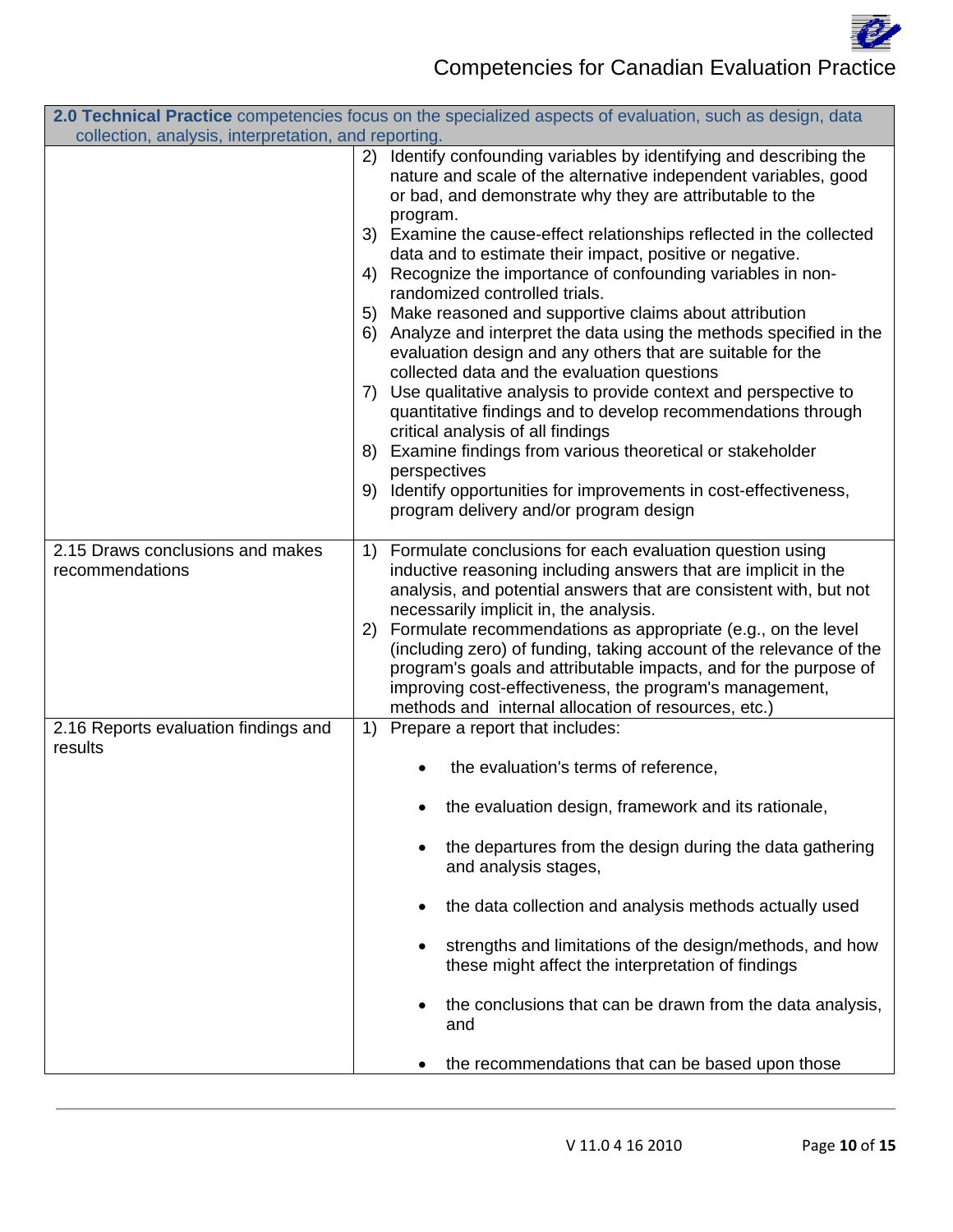

|                                                      | 2.0 Technical Practice competencies focus on the specialized aspects of evaluation, such as design, data                                                                                                                                                             |
|------------------------------------------------------|----------------------------------------------------------------------------------------------------------------------------------------------------------------------------------------------------------------------------------------------------------------------|
| collection, analysis, interpretation, and reporting. |                                                                                                                                                                                                                                                                      |
|                                                      | conclusions                                                                                                                                                                                                                                                          |
|                                                      | Prepare clear and concise reports that address the needs of the<br>2)<br>audience<br>Use formats (e.g. graphics, tables, quotes, etc.) and types (e.g.,<br>3)<br>executive summary, technical, video, etc.) that are adapted to the<br>needs of various stakeholders |

| 3.0 Situational Practice competencies focus on the application of evaluative thinking in analyzing and<br>attending to the unique interests, issues, and contextual circumstances in which evaluation skills are being<br>applied. |                                                                                                                                                                                                                                                                                                                                                                                                       |  |
|------------------------------------------------------------------------------------------------------------------------------------------------------------------------------------------------------------------------------------|-------------------------------------------------------------------------------------------------------------------------------------------------------------------------------------------------------------------------------------------------------------------------------------------------------------------------------------------------------------------------------------------------------|--|
| 3.1 Respects the uniqueness of the<br>site                                                                                                                                                                                         | 1) Assess and appreciate the characteristics and conditions of the<br>evaluation site for the program/project evaluation                                                                                                                                                                                                                                                                              |  |
| 3.2 Examines organizational, political,<br>community and social contexts                                                                                                                                                           | 1) Assess the organizational structure and culture of the<br>program/project<br>2) Recognize and monitor the political influences that may affect the<br>evaluation<br>3) Understand and be responsive to the community in which the<br>evaluation will occur<br>4) Understand and be responsive to the social context in which the<br>evaluation will occur                                          |  |
| 3.3 Identifies impacted stakeholders                                                                                                                                                                                               | 1) Identify the key stakeholders for the evaluation<br>2) Identify stakeholders impacted indirectly by the evaluation                                                                                                                                                                                                                                                                                 |  |
| 3.4 Identifies the interests of all<br>stakeholders                                                                                                                                                                                | 1) Identify the major interests of the key stakeholders<br>2) Prioritize the interests of the key stakeholders<br>3) Acknowledge and balance the interests of other stakeholders<br>involved in or affected by the evaluation (e.g., employers, clients,<br>$etc.$ )                                                                                                                                  |  |
| 3.5 Serves the information needs of<br>intended users                                                                                                                                                                              | Assess the communication styles of the stakeholders<br>$\left( \begin{matrix} 1 \end{matrix} \right)$<br>2) Develop a communication plan that meets the needs of the<br>intended users and the evaluator<br>3) Develop language that is appropriate for the intended users<br>4) Develop and disseminate the results of the evaluation to the<br>intended users and to other appropriate stakeholders |  |
| 3.6 Attends to issues of evaluation<br>use                                                                                                                                                                                         | Discuss the results of the evaluation with the sponsor/key<br>1)<br>stakeholders<br>2) Consult with the sponsor/key stakeholders for suggestions on the<br>results of the evaluation for implementation<br>3) Provide recommendations that are accurate, reasonable and<br>implement-able                                                                                                             |  |
| 3.7 Attends to issues of organizational                                                                                                                                                                                            | 1)<br>Identify and respond to the current organizational, and                                                                                                                                                                                                                                                                                                                                         |  |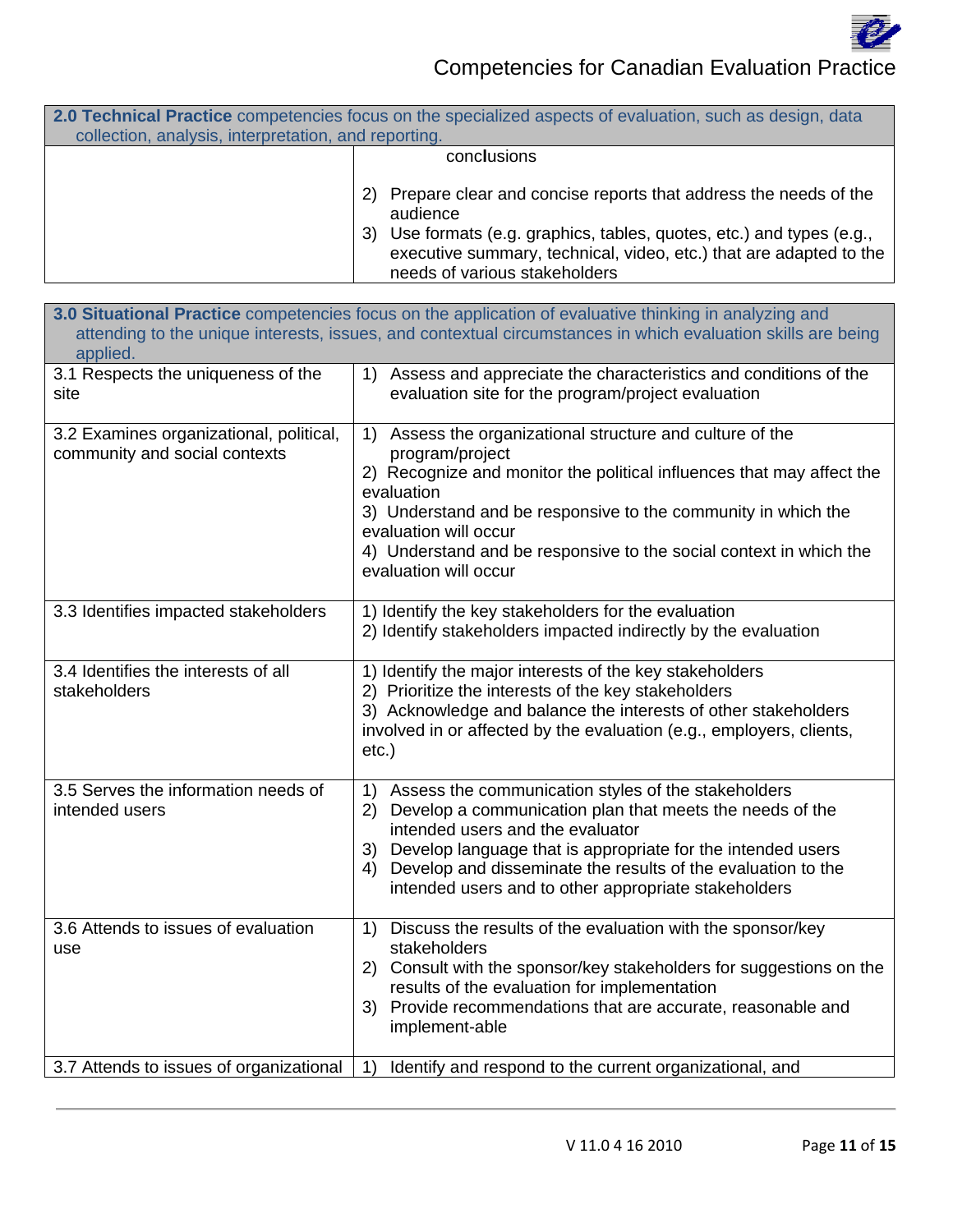

|                                     | <b>3.0 Situational Practice</b> competencies focus on the application of evaluative thinking in analyzing and |
|-------------------------------------|---------------------------------------------------------------------------------------------------------------|
|                                     | attending to the unique interests, issues, and contextual circumstances in which evaluation skills are being  |
| applied.                            |                                                                                                               |
| and environmental change            | environmental contexts with appropriate detail                                                                |
|                                     | Monitor and respond to changing environmental<br>2)                                                           |
|                                     | and organizational contexts of programs and other initiatives<br>evaluated                                    |
|                                     | 3) Provide monitoring strategies to determine the effectiveness of<br>organizational and environmental change |
| 3.8 Applies evaluation competencies | Provide advice on the design of programs, policies, initiatives or<br>1)                                      |
| to organization and program         | projects                                                                                                      |
| measurement challenges              | 2) Provide advice on the identification and articulation of                                                   |
|                                     | measurable results for organizations, programs, policies                                                      |
|                                     | initiatives or projects                                                                                       |
|                                     | 3) Provide advice on ongoing monitoring of organizations,                                                     |
|                                     | programs, policies, initiatives or projects                                                                   |
| 3.9 Shares evaluation expertise     | Encourage evaluation capacity building<br>1)                                                                  |
|                                     | Help stakeholders, clients, partners understand the purpose and<br>2)<br>value in evaluation                  |
|                                     | Mentor colleagues for evaluation practice<br>3)                                                               |
|                                     | Share knowledge by presenting evaluation topics in<br>4)<br>seminars/workshops                                |
|                                     | 5) Submit evaluation articles to appropriate journals                                                         |

| budgeting, coordinating resources and supervising.                   | 4.0 Management Practice competencies focus on the process of managing a project / evaluation, such as                                                                                                                                                                                                                                                                                                                                                                                    |
|----------------------------------------------------------------------|------------------------------------------------------------------------------------------------------------------------------------------------------------------------------------------------------------------------------------------------------------------------------------------------------------------------------------------------------------------------------------------------------------------------------------------------------------------------------------------|
| 4.1 Defines work parameters, plans<br>and agreements                 | Develop a scope statement for the evaluation listing the tasks to<br>1)<br>be included in the evaluation<br>Develop a work plan to include all phases of the evaluation<br>2)<br>including tasks, deliverables, milestones, scheduling, and<br>resources and who is responsible for each task<br>Attend to emerging realities of the evaluation<br>3)<br>Conduct contract negotiations between the stakeholders<br>4)<br>requesting funding for the evaluation and evaluation consultant |
| 4.2 Attends to issues of evaluation<br>feasibility                   | Apply the Canadian/US Joint Committee Program Evaluation<br>1)<br>Feasibility standard and the ethical guidelines of the Canadian<br><b>Evaluation Society</b><br>Determine if the evaluation project should not occur, or if it<br>2)<br>should not occur at the time the evaluation is requested<br>(evaluability evaluation)                                                                                                                                                          |
| 4.3 Identifies required resources<br>(human, financial and physical) | Identify the human resources required to conduct the evaluation;<br>1)<br>define the role of each member of the evaluation team; and<br>create a staffing management plan<br>Identify and implement a financial plan, and then execute it,<br>2)<br>monitoring all aspects of the finances available for the evaluation<br>project<br>Identify the materials and space required, and define which<br>3)                                                                                  |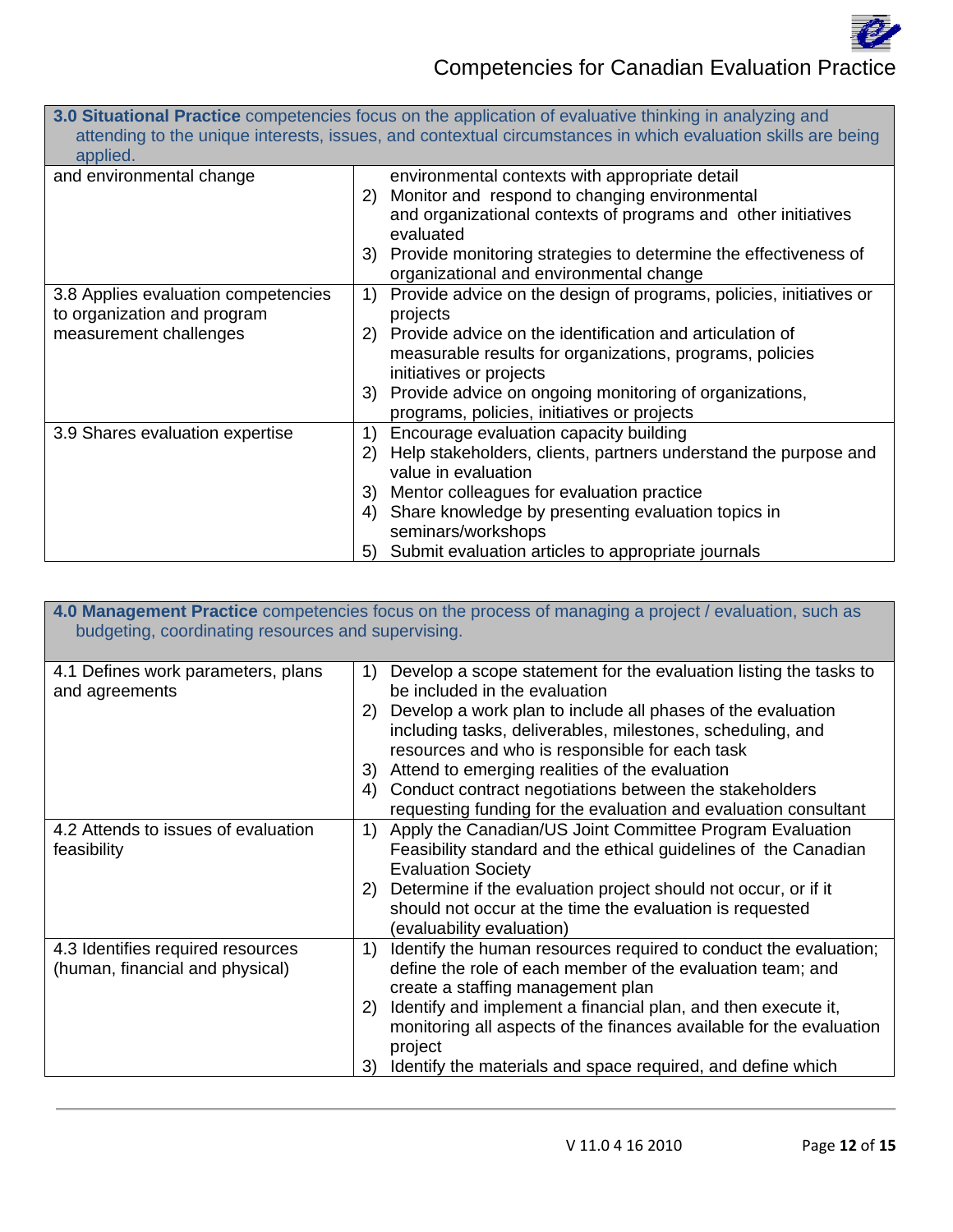

| budgeting, coordinating resources and supervising.        |                                                                                                                                                                                                                                                                                                                                                                                                                                                                                                                             |  |
|-----------------------------------------------------------|-----------------------------------------------------------------------------------------------------------------------------------------------------------------------------------------------------------------------------------------------------------------------------------------------------------------------------------------------------------------------------------------------------------------------------------------------------------------------------------------------------------------------------|--|
|                                                           | project team members are suitable and available for the<br>evaluation phases                                                                                                                                                                                                                                                                                                                                                                                                                                                |  |
| 4.4 Monitors resources (human,<br>financial and physical) | Measure the evaluation team's and individual's performance<br>1)<br>Determine if the projected budget is adhered to during the<br>2)<br>execution of the evaluation<br>Identify/monitor specific materials, equipment, technical<br>3)<br>resources, space, and the project team members available for<br>the evaluation phases                                                                                                                                                                                             |  |
| 4.5 Coordinates and supervises<br>others                  | Integrate the evaluation team and individual's various tasks and<br>1)<br>activities to collaboratively conduct the evaluation<br>Determine the strengths for each individual on the team and<br>2)<br>maximize them for the success of the evaluation<br>Oversee the work of the evaluation team and individuals on the<br>3)<br>team<br>Provide constructive feedback<br>4)<br>Train and mentor junior evaluators<br>5)                                                                                                   |  |
| 4.6 Reports on progress and results                       | 1)<br>Providing progress reports at appropriate milestones during the<br>project timeframe<br>Discuss, interpret, and provide conclusions of the results of an<br>2)<br>evaluation to provide evidence from the evaluation data<br>Write reports in language that is appropriate to the audience<br>3)                                                                                                                                                                                                                      |  |
| 4.7 Identifies and mitigates problems /<br>issues         | Identify conflict situations, causes, and problem solving<br>1)<br>strategies by the people involved<br>Identify potential problem areas, informing the stakeholders of<br>2)<br>the problem and provide remedial suggestions<br>Identify and decrease the probability and impact of negative<br>3)<br>events on the evaluation<br>Identify issues dealing with contracts and vendors as soon<br>4)<br>possible to resolve these issues<br>Analyze and articulate lessons learned and apply them to other<br>5)<br>projects |  |

**4.0 Management Practice** competencies focus on the process of managing a project / evaluation, such as

|                                                           | 5.0 Interpersonal Practice competencies focus on people skills, such as communication, negotiation, conflict                                                              |
|-----------------------------------------------------------|---------------------------------------------------------------------------------------------------------------------------------------------------------------------------|
| resolution, collaboration, and diversity.                 |                                                                                                                                                                           |
| 5.1 Uses written communication skills<br>and technologies | Describe the program, its context and environment and<br>1)<br>assumption in clear and understandable language that is easily<br>accessible to the stakeholders addressed |
|                                                           | Write reports that effectively communicate the processes of the<br>2)<br>evaluation                                                                                       |
|                                                           | Write concise summary reports for different audiences<br>3)                                                                                                               |
|                                                           | Write conclusions and recommendations that can be easily<br>4)<br>understood and assimilated.                                                                             |
|                                                           | Communicate negative findings with a view to learning and<br>5)<br>improvement                                                                                            |
|                                                           | Use communication technology effectively (e.g., emails, social<br>6)<br>networking tools, etc.)                                                                           |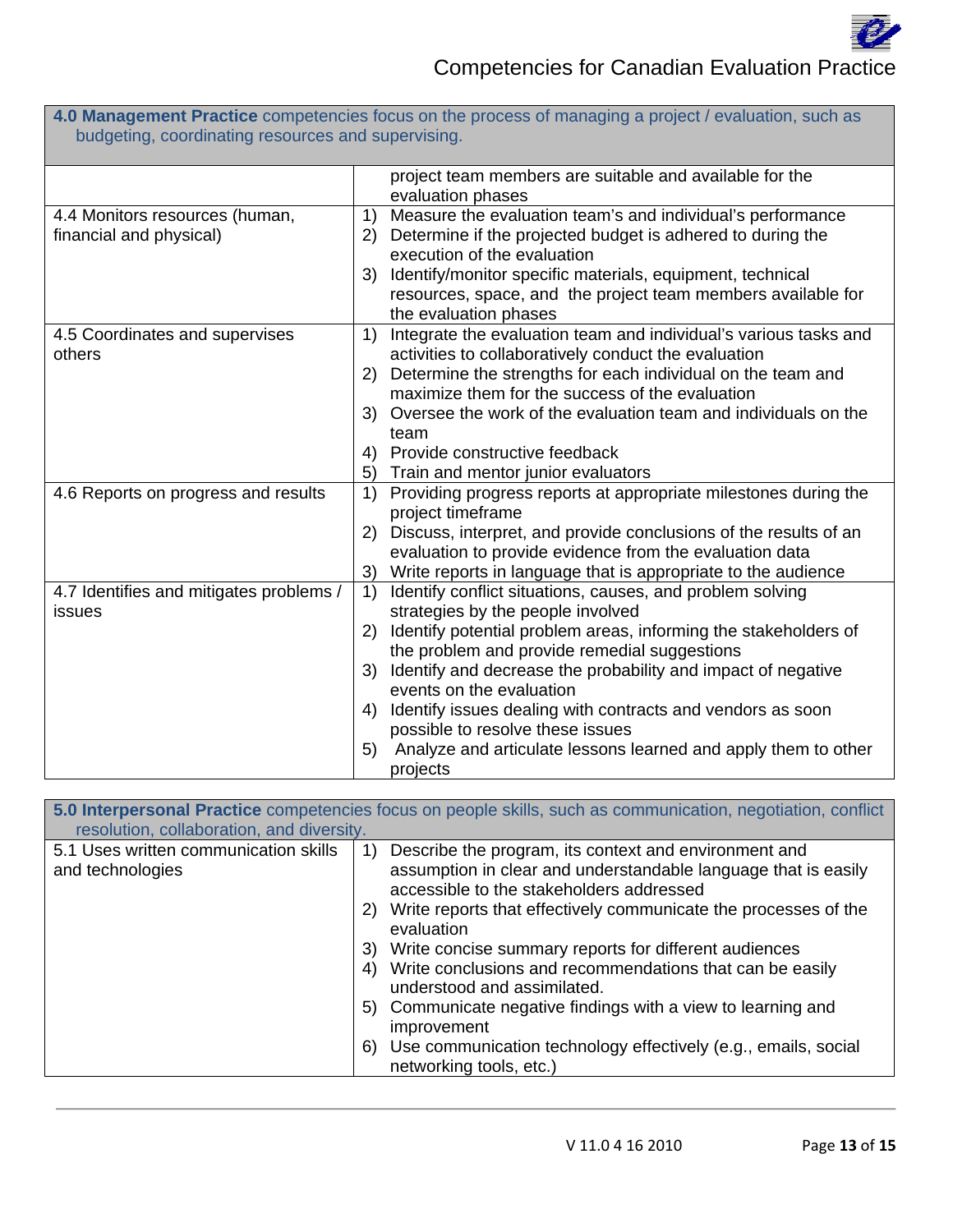

| 5.0 Interpersonal Practice competencies focus on people skills, such as communication, negotiation, conflict |                                                                                                                       |  |
|--------------------------------------------------------------------------------------------------------------|-----------------------------------------------------------------------------------------------------------------------|--|
| resolution, collaboration, and diversity.                                                                    |                                                                                                                       |  |
| 5.2 Uses verbal communication skills                                                                         | Use language appropriate to the audience<br>1)<br>2)                                                                  |  |
|                                                                                                              | Avoid imprecise or misleading language<br>Recognize that in oral presentations, the tone of the voice, body<br>3)     |  |
|                                                                                                              | language and facial expressions are important                                                                         |  |
|                                                                                                              | Encourage dialogue and feedback<br>4)                                                                                 |  |
| 5.3 Uses listening skills                                                                                    | Anticipate and resolve misunderstanding.<br>1)                                                                        |  |
|                                                                                                              | 2) Understand that comprehensive listening involves the voice as                                                      |  |
|                                                                                                              | well as facial and body expressions                                                                                   |  |
| 5.4 Uses negotiation skills                                                                                  | Negotiate formal agreements with clearly established objectives<br>1)                                                 |  |
|                                                                                                              | Apply standard negotiation strategies (examples: dealing with<br>2)                                                   |  |
|                                                                                                              | stonewalling, ambiguous conditions, the unexpected, hidden                                                            |  |
|                                                                                                              | objectives, silence etc)                                                                                              |  |
|                                                                                                              | 3) Seek to negotiate a win-win perspective (i.e. strategizing for                                                     |  |
|                                                                                                              | benefits to both parties) that is responsive to emerging                                                              |  |
|                                                                                                              | developments                                                                                                          |  |
|                                                                                                              | 4) Offer a menu of possibilities when negotiating roles and                                                           |  |
|                                                                                                              | evaluation approaches                                                                                                 |  |
|                                                                                                              | Point out the learning value of mixed findings<br>5)                                                                  |  |
|                                                                                                              | Clarify that data are not negotiable<br>6)<br>Ensure that criteria for judgments, procedures and interpretation<br>7) |  |
|                                                                                                              | of findings are carefully described                                                                                   |  |
| 5.5 Uses conflict resolution skills                                                                          | Resolve personal (evaluator) conflicts of interests<br>1)                                                             |  |
|                                                                                                              | 2) Create an environment that values diverse perspectives                                                             |  |
|                                                                                                              | 3) Limit conflicts by monitoring interplay of exchanges                                                               |  |
|                                                                                                              | 4) Utilize standard problem solving strategies (examples: clarifying                                                  |  |
|                                                                                                              | the problem, identifying key elements, collecting information                                                         |  |
|                                                                                                              | around the problem, challenging assumptions etc.)                                                                     |  |
| 5.6 Uses facilitation skills (group work)                                                                    | Draw on a number of facilitation techniques (role play,<br>1)                                                         |  |
|                                                                                                              | brainstorming, simulation, building consensus, debriefing, Delphi                                                     |  |
|                                                                                                              | $etc.$ )                                                                                                              |  |
|                                                                                                              | Employ open, honest dialogue<br>2)                                                                                    |  |
|                                                                                                              | Motivate others<br>3)                                                                                                 |  |
|                                                                                                              | Integrate diverse perspectives<br>4)<br>Deal with challenging dynamics                                                |  |
|                                                                                                              | Reach sustainable decisions<br>6)                                                                                     |  |
| 5.7 Uses interpersonal skills                                                                                | 1) Contribute to building and working in teams:                                                                       |  |
| (individual and teams)                                                                                       | Select members with requisite and complementary skills (or                                                            |  |
|                                                                                                              | has an awareness of this process)                                                                                     |  |
|                                                                                                              | Capitalize on individual differences and build                                                                        |  |
|                                                                                                              | interdependence                                                                                                       |  |
|                                                                                                              | Establish a clear purpose, roles and time-bound tasks of                                                              |  |
|                                                                                                              | participants (or has an awareness of this process)                                                                    |  |
|                                                                                                              | Provide encouragement and constructive feedback to ensure                                                             |  |
|                                                                                                              | that individual performance and accountability is central                                                             |  |
|                                                                                                              | 2) Cultivate a personal disposition that reflects:                                                                    |  |
|                                                                                                              | Self-confidence, equilibrium and poise                                                                                |  |
|                                                                                                              | Responsive orientation towards others with a non-defensive                                                            |  |